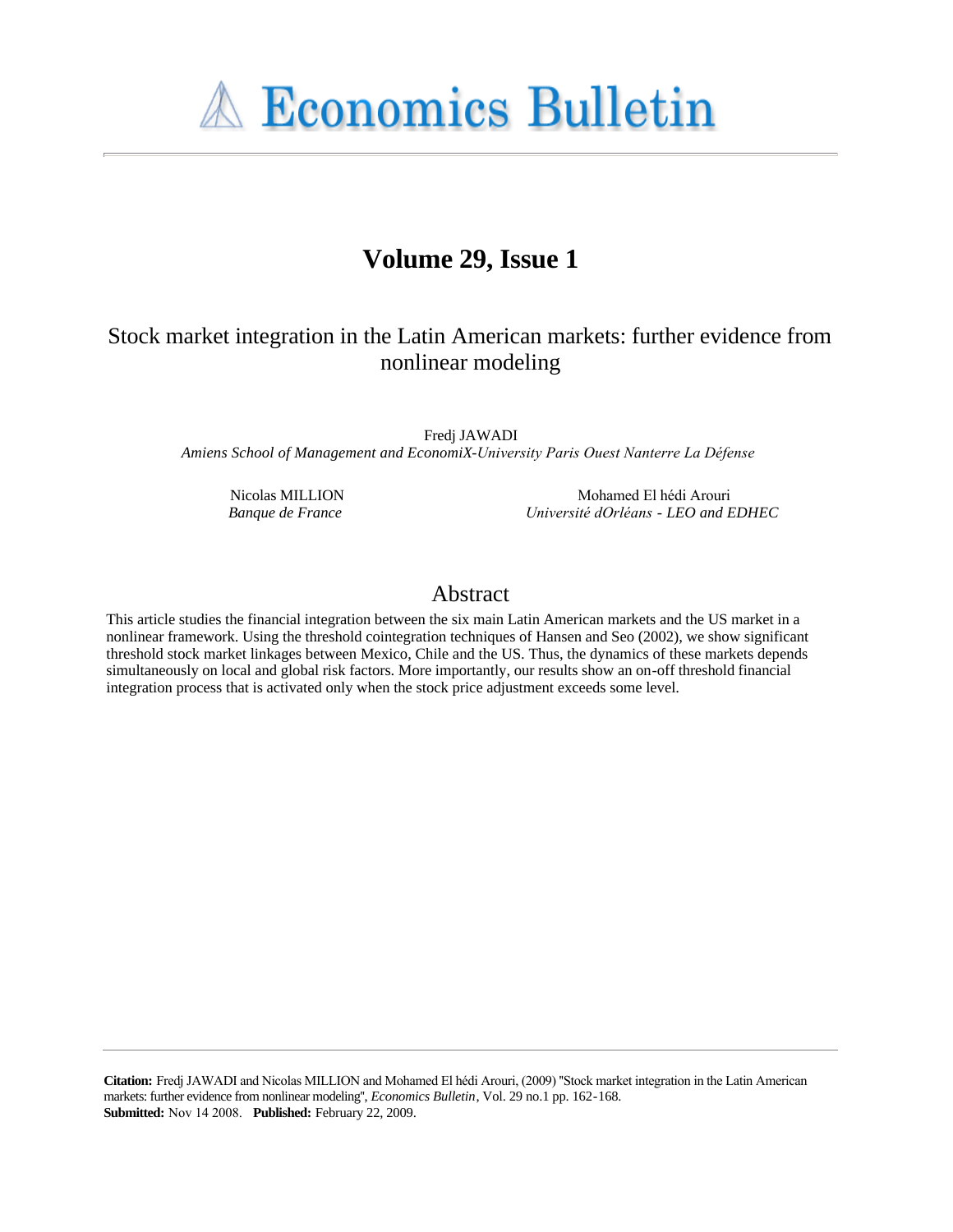# **1. Introduction**

Studies on the international integration of Latin American stock markets have recently gained momentum in the finance literature (Richards 1995, Bekaert and Harvey 1995, Heimonen 2002, and Carrieri *et al.* 2007) to cite just a few). This increase in interest and motivation is explained by a variety of reasons. Firstly, since the 1980s, these emerging markets have been widely seen as one of the most exciting and promising areas for investment, especially because they are expected to generate high returns and to offer good portfolio diversification opportunities. Secondly, financial liberalization has been largely implemented in several Latin American countries via ongoing structural adjustment programs. As a prerequisite to the financial liberalization processes, stabilization policies have been designed to ensure macroeconomic stability, low inflation and reduced budget deficits. Finally, the recurrent financial crises of the last decades have stimulated the appetite of researchers to study Latin American markets. This is largely due to the fact that financial institutions and policymakers hope to measure the intensity of the interdependence between national stock markets and thus develop reliable contagion risk management tools.

Previous studies on the integration of Latin American markets with major markets (mainly the US market) have highlighted significant linkages between these stock markets, and the authors have explained these findings in various ways. Among the explanations, the first arguments are linked to financial market legislation, regimentation and dynamism (substantial deregulation and liberalization of capital markets across most countries, the internationalization of multinational companies and the activities of global investors). The second arguments concern fundamental economic feedback with respect to stock markets (business cycle synchronization, economic integration, and the evolution of macroeconomic variables and their effects on market co-movements). Other explanations are based on behavioral finance, implying possible linkages between the stock markets that arise notably from the interaction between international investors (contagion and the international transmission of crisis).

Nevertheless, although most previous studies have agreed on the presence of significant linkages between Latin American and US stock markets (Bekaert *et al.* 2005, and references therein), these findings should be treated with great caution. In fact, the previous studies used linear econometric techniques: linear regressions, causality tests, linear cointegration approaches, and multivariate GARCH models, which, unfortunately, limit the integration dynamics to linear and continuous models with constant speed over time. However, several recent studies have suggested that the integration dynamic is time-varying and that the nonlinear framework would be more appropriate and robust as a tool for reproducing the time-varying linkages between stock markets. In fact, the recent increase in the number of international investors, market liberalization and the financial crisis may have induced some persistence, asymmetry, irregularity and nonlinearity into the stock market integration process, thereby ruling out the linear framework (Bekaert and Harvey 1995, Masih and Masih 2001, Heimonen 2002, Barari 2003, and Carrieri *et al.* 2007).

This article contributes to the existing literature by using new nonlinear econometric techniques to investigate emerging stock market integration in order to reproduce the possible persistence, asymmetry and discontinuities that characterize the financial integration process. We studied the integration between the six major Latin American stock markets and the US stock market by applying the threshold cointegration techniques developed by Hansen and Seo (2002). This approach enabled us not only to check stock market integration in the presence of market frictions, but also to specify a time-varying integration process that is active per regime only when stock price deviations exceed a certain threshold.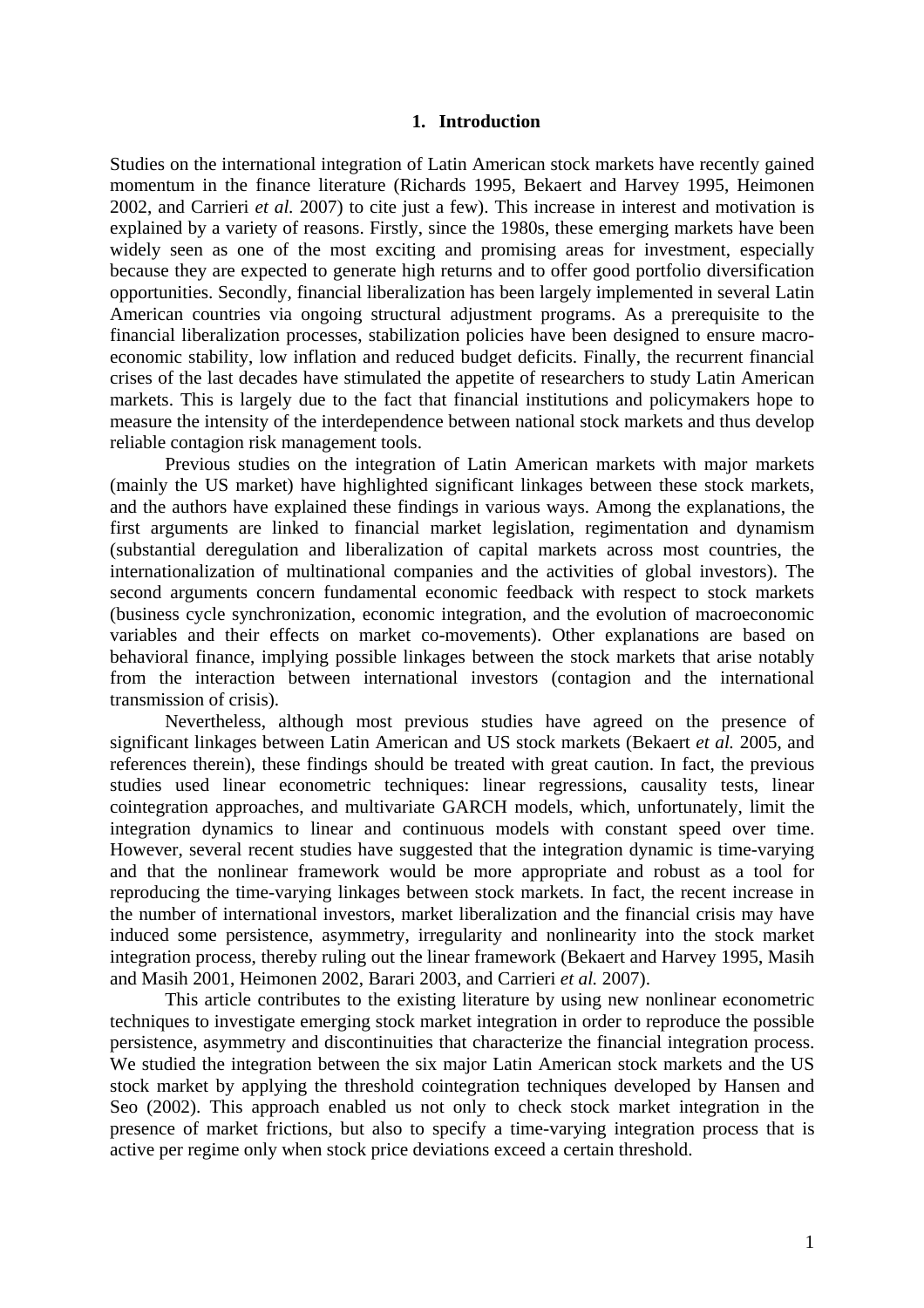The remainder of the article is organized as follows. Section II briefly presents the econometric methodology. The empirical results are discussed in section III and the last section presents the conclusions.

# **2. Threshold Financial Integration Modeling**

In relation to the traditional linear framework, the main contribution of the threshold cointegration literature is to specify an on-off adjustment process that may be asymmetric, discontinuous and active by regime. This is due to a threshold effect given by investors and transaction cost heterogeneity for instance, which yields a nonlinear error-correction mechanism that is active as soon as the adjustment deviations exceed this threshold. In fact, since threshold cointegration was first introduced by Balke and Fomby (1997), it has become a feasible method for combining both nonlinearity and cointegration, and allowing, in particular, for nonlinear adjustment to long-term equilibrium, which is very suitable for studying the dynamics of market integration.

This section aims to justify and introduce the threshold cointegration approach developed by Hansen and Seo (2002). This approach defines a linear cointegration relationship as in Engle and Granger (1987), but allows the adjustment dynamics to be nonlinear and characterized by a threshold autoregressive (TAR) model, thus implying a nonlinear adjustment toward linear long-term equilibrium. This modeling framework is more robust to structural breaks, asymmetries, switching-regime and discontinuities than the usual linear cointegration (Lo and Zivot 2001).

While Balke and Fomby (1997) only consider a univariate threshold cointegration relationship with an already known cointegrating vector, Hansen and Seo (2002) make a dual contribution to the nonlinear model literature by proposing an algorithm to estimate the model parameters and a Lagrange Multiplier (LM) test for threshold cointegration. This is particularly convenient since the LM test can be computed by an ordinary least square regression involving the conventional Maximum Likelihood Estimate (MLE) of the cointegrating vector. Since the threshold is not identified under the null hypothesis, their test takes the Sup-LM form.

First, they estimate the model by the Maximum Likelihood method and execute a grid search over the two-dimensional space  $(\alpha, \tau)$  in order to obtain the values of the threshold parameter and  $\alpha$ . They then implement a LM test for the presence of a threshold in this model. This test checks the null hypothesis  $(H_0)$  of "no threshold effect" against its alternative that indicates the presence of a threshold effect  $(H_1)$ . Under  $H_0$ , the model is reduced to a linear Vector Error Correction Model (VECM), while under  $H_1$  the model is nonlinear.

Formally, let  $X_t$  be a p-dimensional I(1) time-series (*i.e.* stock price indices), which is cointegrated with one cointegrating  $p \times 1$  vector  $\alpha$  and let  $z_i = \alpha' X_i$  be the stationary error-correction term. A linear VECM of  $q+1$  order is written as follows:

$$
\Delta X_t = A' X_{t-1}(\alpha) + \varepsilon_t
$$
\n(1)  
\nWhere  $X'_{t-1}(\alpha) = (1, z_{t-1}(\alpha), \Delta X_{t-1}, \Delta X_{t-2}, ..., \Delta X_{t-q})$ , A is the coefficient matrix,  $\varepsilon_t$  is a vector martingale difference sequence with a finite covariance matrix  $\Sigma = E(\varepsilon, \varepsilon_t)$ .

In the Hansen and Seo (2002) model, all coefficients (except the cointegrating vector  $\alpha$ ) are allowed to vary with the regimes, which may help to reproduce all regimes characterizing the integration process of stock markets. The transition between these regimes is assumed to be abrupt rather than smooth. The generalization of the threshold cointegration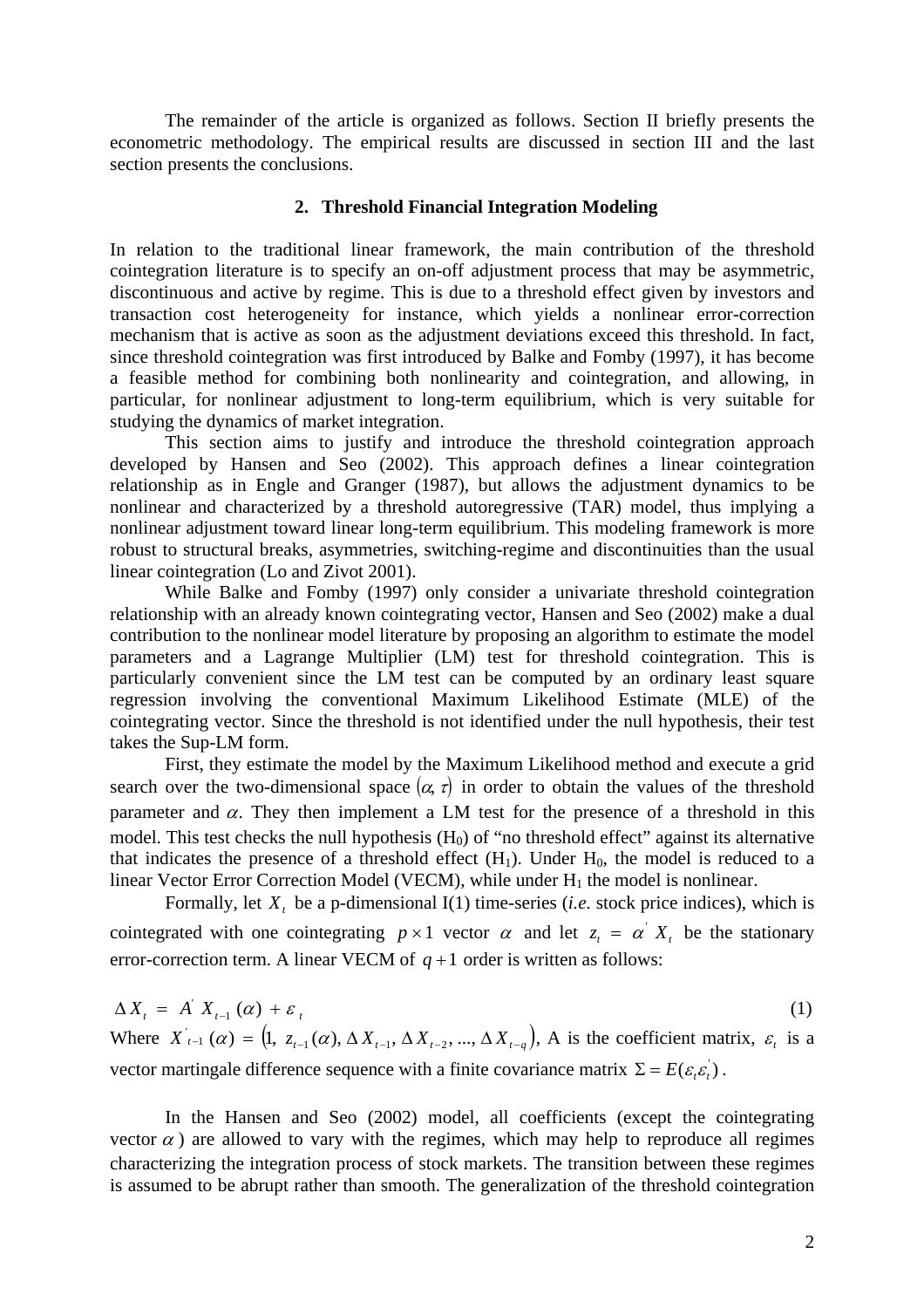model developed by Balke and Fomby (1997) to the multivariate case yields the following two-regime VECM:

$$
\Delta X_t = \begin{cases} A_1 \ X_{t-1} \ (\alpha) + \varepsilon_t \ \text{if} \ z_{t-1} \ (\alpha) \le \tau \\ A_2 \ X_{t-1} \ (\alpha) + \varepsilon_t \ \text{if} \ z_{t-1} \ (\alpha) > \tau \end{cases} \tag{2}
$$

where  $\tau$  is the threshold parameter,  $A_1$  and  $A_2$  are the coefficient matrices that respectively govern the adjustment dynamics in the first and the second regime.

 Finally, we should add that despite its attractiveness, this approach has never been applied to test stock market integration. Therefore, the main contribution of this article is to use the two-regime threshold cointegration approach of Hansen and Seo (2002) in order to study the short and long-term bilateral co-movements between the six major Latin American markets and the US market. The introduction of nonlinearity and threshold effects will specify an "on-off" integration process and will enable not only the extreme cases of strict segmentation and perfect integration to be reproduced but also the properties of each financial integration regime.

### **3. Data and Empirical Results**

Data is monthly and consists of the S&P's IFCG total return indices for the six main emerging Latin American markets (Argentina, Brazil, Chile, Colombia, Mexico and Venezuela) and the US market, sampled over the period January 1985 to August 2005. The US market is used as a long-term target in order to check the financial integration hypothesis of the other markets toward this target. All data are obtained from DataStream International and expressed in American dollars.

Our empirical investigation involves several tests. Firstly, we apply the linear cointegration tests to check for the linkages between the markets we study. Secondly, the adjustment between these markets is checked using the threshold cointegration tests. Finally, the threshold cointegration models are estimated to reproduce the integration dynamics.

# *3.1 Linear Cointegration Tests*

The hypothesis of stationarity is required to apply linearity tests and threshold models. Thus, we firstly test for the presence of a unit root in the data using the Augmented Dickey-Fuller (ADF) test, the Philips-Perron test and the DF-GLS tests developed by Elliot *et al.* (1996). Our findings show that not all stock price series are stationary in level but are stationary in the first difference. Secondly, we check for the linear cointegration hypothesis by testing the stationarity of the residual of the cointegration relationship between the US and the other stock prices, following Engle & Granger's (1987) approach. The linear cointegration is accepted only for Brazil. This suggests that only the Brazilian stock market is integrated with the US market.<sup>1</sup> However, this result has to be considered carefully because the linear modeling may induce several problems of misspecification and misleading conclusions regarding cointegration when the DGP is indeed nonlinear (Lo and Zivot 2001, and Taylor 2001). To check this, we apply the more robust threshold tests, which should be more robust to nonlinearity (such as threshold effects) than linear cointegration tests.

#### *3.2 Threshold Tests*

We applied threshold tests to the series for which the linear cointegration hypothesis is not accepted and we present the results in table 1. The value of the LM test of nonlinearity

1

 $<sup>1</sup>$  These results are not reported to save space, but available upon request.</sup>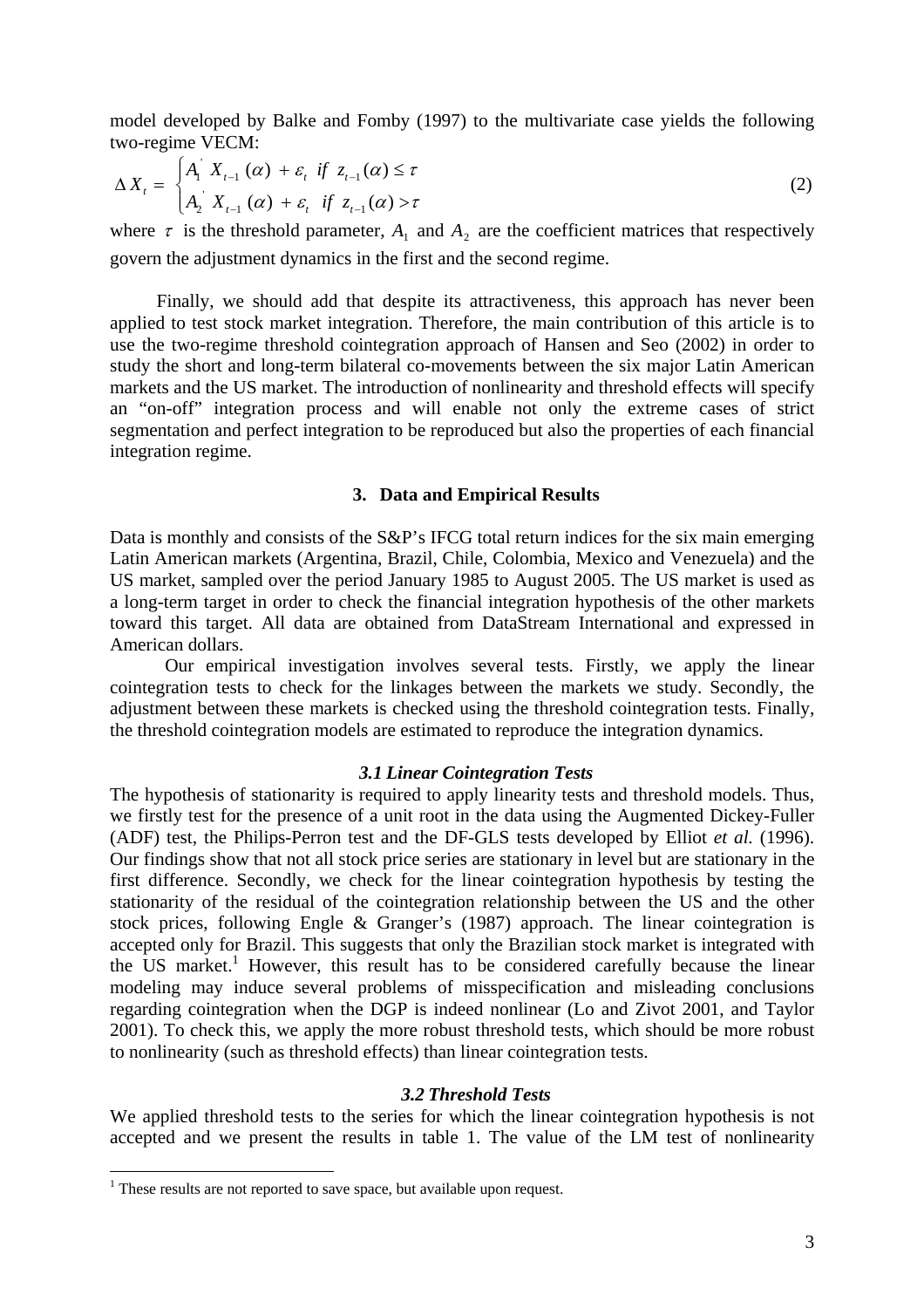obtained for each country is displayed, along with the P-value obtained by a parametric bootstrap method with 5000 simulation replications. The estimation of the threshold parameters obtained by the grid search (with 300 grid points, as in Hansen & Seo 2002) is also presented.

| <b>Countries</b> | <b>LM</b> Test statistic | p-value |                            |
|------------------|--------------------------|---------|----------------------------|
|                  |                          |         | Threshold estimates $\tau$ |
| Argentina        | 14.21                    | 36.4%   | $-1244.2$                  |
| Chile            | 17.54                    | 12.4%   | 1921.0                     |
| Columbia         | 12.87                    | 59.8%   | 4203.0                     |
| <b>Mexico</b>    | 21.83                    | 1.0%    | $-5597.0$                  |
| Venezuela        | 12.01                    | 64.2%   | 840.7                      |

#### *Table 1: Threshold Cointegration Tests*

According to these results, the null hypothesis of no threshold is rejected at 1% only for Mexico (p-value  $= 1.0\%$ ). Apart from Mexico, the test statistic for Chile with a value of 17.54 is the closest of all the other statistics to the rejection border at 10%. In this case, the conclusion is not so straightforward. However, for the other countries, the test statistics are too low to reject the linearity hypothesis. Thus, a threshold cointegration model is not rejected for Mexico and is not rejected also to some extent for Chile.

# *3.3 Threshold VECM*

Finally, we estimate a two-regime threshold VECM by the ML method for Mexico and Chile in order to check the threshold integration hypothesis between their stock markets and the US market. For each error-correcting model, we have two equations describing respectively the adjustment dynamics of the US index and those of the Latin American index. Each equation allows for two sets of parameters depending on the regime (1 or 2). The estimation results are presented in tables 2 and 3 for Mexico and Chile respectively. The order  $q = 1$  of the VECM has been obtained with information criteria for different values of q up to a maximum lag order given by Schwert (1989). The numbers in brackets represent the Eicker-White standard error of the estimated coefficients. However, we have to stress that Hansen and Seo do not provide any formal distribution theory for the parameter estimates and standard errors (see Hansen and Seo, p.311). Therefore, only standard errors will be reported for these parameter estimates.

| <b>Variable</b>   | <b>Estimations in</b> | <b>Estimations in</b> |  |  |
|-------------------|-----------------------|-----------------------|--|--|
|                   | Regime 1              | Regime 2              |  |  |
| <b>Equation 1</b> |                       |                       |  |  |
| $Z_{t}$           | $-0.35(0.17)$         | $-0.01(0.01)$         |  |  |
| Constant          | $-2080.5(1042.6)$     | $-18.10(28.59)$       |  |  |
| $dUS(-1)$         | $-0.025(0.17)$        | 0.23(0.08)            |  |  |
| $d$ Mex $(-1)$    | 1.20(0.62)            | 3.60(0.33)            |  |  |
| <b>Equation 2</b> |                       |                       |  |  |
| $Z_{t}$           | 0.08(0.04)            | 0.000(0.01)           |  |  |
| <b>Constant</b>   | 514.97 (260.94)       | 4.80(2.50)            |  |  |
| $dUS(-1)$         | 0.01(0.042)           | $-0.01(0.01)$         |  |  |
| $d$ Mex $(-1)$    | $-0.17(0.23)$         | 0.07(0.10)            |  |  |

*Note:*  $z_t$  *is the error correction term, dUS(-q) and dMex(-q) are the first differences in the American and Mexican stock prices of order q. The numbers in brackets represent the Eicker-White standard error of the estimated coefficients.*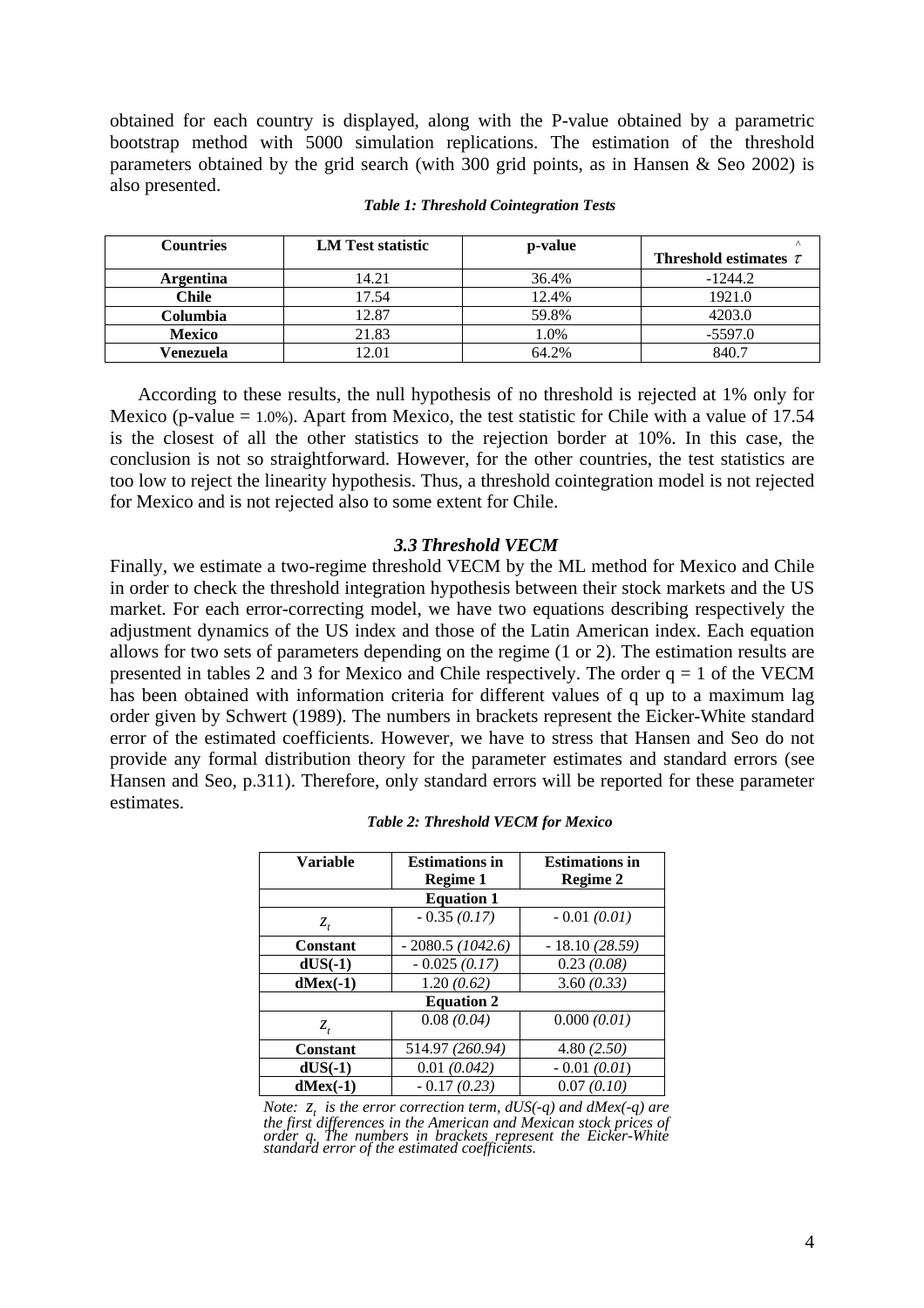Overall, these results are interesting for several reasons. Firstly, for Mexico, the coefficients of the error-correction term are negative in equation 1 whatever the regime (i.e. the equation explaining the first difference of the Mexican index). For Chile, the negativity of the coefficient only occurs for equation 2 in the first regime. Secondly the t-ratios for these coefficients are not very large in the second regime for either country. However, we cannot conclude whether they are statistically significant or not as it is not possible to make any statistical inference based on Hansen & Seo's algorithm.

 On the other hand, a negative sign suggests that mean reversion effects seem to appear in equation 1 for Mexico only and in the second equation for Chile, even if it is not possible to check the significance in both equations. This would imply a mean reverting mechanism between the Chilean and the American stock markets in only one regime. For Mexico, the conclusions are almost the same as for Chile.

| <b>Variable</b>   | <b>Estimations in</b> | <b>Estimations in</b> |  |  |
|-------------------|-----------------------|-----------------------|--|--|
|                   | Regime 1              | Regime 2              |  |  |
| <b>Equation 1</b> |                       |                       |  |  |
| $Z_t$             | 0.05(0.02)            | 0.03(0.02)            |  |  |
| <b>Constant</b>   | 37.12(9.11)           | $-124.37(89.80)$      |  |  |
| $dUS(-1)$         | 0.15(0.10)            | 0.23(0.09)            |  |  |
| $dCh(-1)$         | 2.12(0.65)            | 6.89(0.90)            |  |  |
| <b>Equation 2</b> |                       |                       |  |  |
| $Z_t$             | $-0.01(0.01)$         | 0.001(0.01)           |  |  |
| <b>Constant</b>   | 2.51(2.37)            | 4.21(8.65)            |  |  |
| $dUS(-1)$         | $-0.03(0.02)$         | 0.00(0.01)            |  |  |
| $dCh(-1)$         | 0.01(0.11)            | $-0.18(0.11)$         |  |  |

#### *Table 3: Threshold VECM for Chile*

*Note:*  $z_t$  *is the error correction term, dUS(-q) and dCh(-q) are the first differences in the American and Chilean stock prices of order q. The numbers in brackets represent the Eicker-White standard error of the estimated coefficients.* 

To sum up, our results suggest threshold cointegration relationships between the couples (Mexico and the US) and (Chile and the US) indicating that the Mexican and Chilean stock markets are partially integrated with the American market and showing a per-regime integration between these markets. Therefore, the dynamics of stock prices in these markets appear to depend simultaneously on local and American risk factors. More interestingly, the linkages and financial integration between these stock markets are well described and apprehended using an on-off process that is activated according to regimes, notably when stock price deviations exceed a certain threshold.

#### **4. Conclusion**

This paper presented a new nonlinear essay for modeling financial integration between six Latin American stock markets and the US market using the model developed by Hansen and Seo (2002). Our findings show some evidence of an on-off integration mechanism for Mexico and Chile that is activated per regime only when stock price deviations exceed a certain threshold. This suggests partial time-varying financial integration of Mexico and Chile into the US market. For Brazil, the integration process seems to follow a linear pattern, while we found no long-term relationships between the other Latin markets we studied and the US market. The approach we used in this article can naturally be extended to other emerging and developed stock markets to compare their financial integration dynamics.